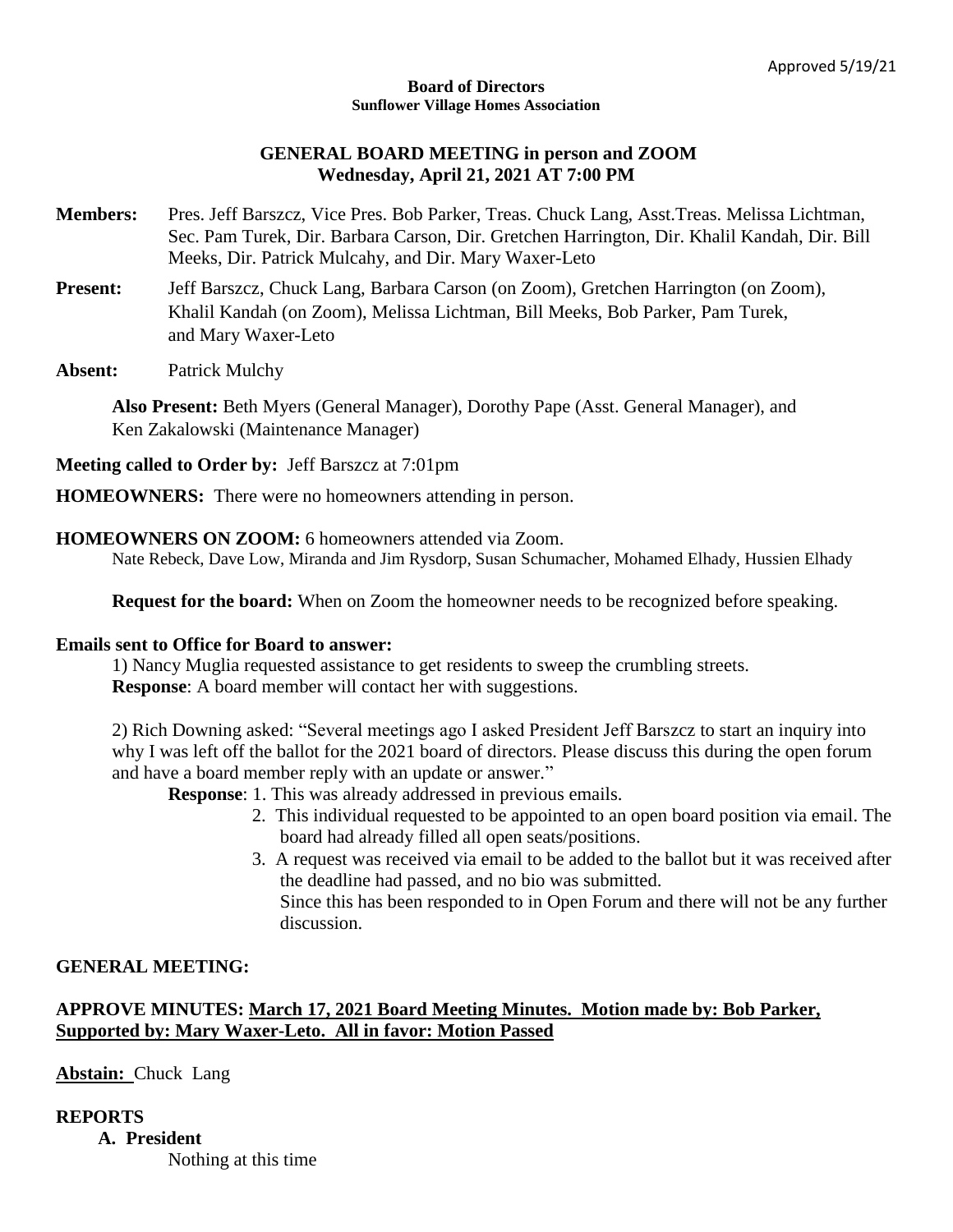# **B. General Manage**

- 1. Clubhouse remains closed for rentals. Cub scouts and one Daisy Troop met one time each without issues.
- 3. Coming Events:

May 13 thru 15 - Spring Garage Sale May 4 – Lifeguard Orientation May 12 - Swim Lesson sign-up - Hanford Clubhouse at 6:00 PM May 22-23 – Pool work days (Lifeguard staff) May 25 – Lifeguard training May 29 - Pools Open at Noon July 12 – Children's Pool Party July 19 – Preteen Pool Party

4. 2021 Dues

1,605 (95.4%) have paid their 2021 dues. 1,586 homeowners (94.2%) paid their dues as of this time last year.

As of April 1, 90 homeowners are not fully paid. 65 owe \$305.00, 12 of the unpaid lots are on payment plans, 6 homeowners are on attorney payment plans or currently involved in lien process, 6 homeowners have paid the \$270 for their dues but owe a late fee. 1 is exempt. (3 homeowners are 2 years in arrears and will be receiving the lien warning letter in June if payment is not received.)

Notices with the second late fee added were sent out on April 2.

5. Lifeguard interviews have been completed. We have hired nine new lifeguards for this season. Pools will be open from 1-9 p.m. Swim lessons are now \$60/\$65 late fee and fee will be \$5/child for the pool parties.

- 6. Bids for snow removal have been sent out to nine companies.
- 7. Cathedral Directories is still running behind and will be printing our directory in August.

# **C. Maintenance**

# **Work Completed at Hanford Clubhouse:**

- **•** Completed monthly preventive maintenance and weekly check of the clubhouse.
- Reset outdoor light timers due to power failure.
- Set up an inspection with Hartford Steam Boiler for both clubhouse pool heaters.
- Removed solar heater system conduit from pump room.
- Opened tennis court.
- Ran new phone lines from the kitchen and lifeguard room to office closet punch block. Phones are now connected to the Comcast phone system.
- Ran new network cable from lifeguard room to office router to tie in lifeguard camera recorder.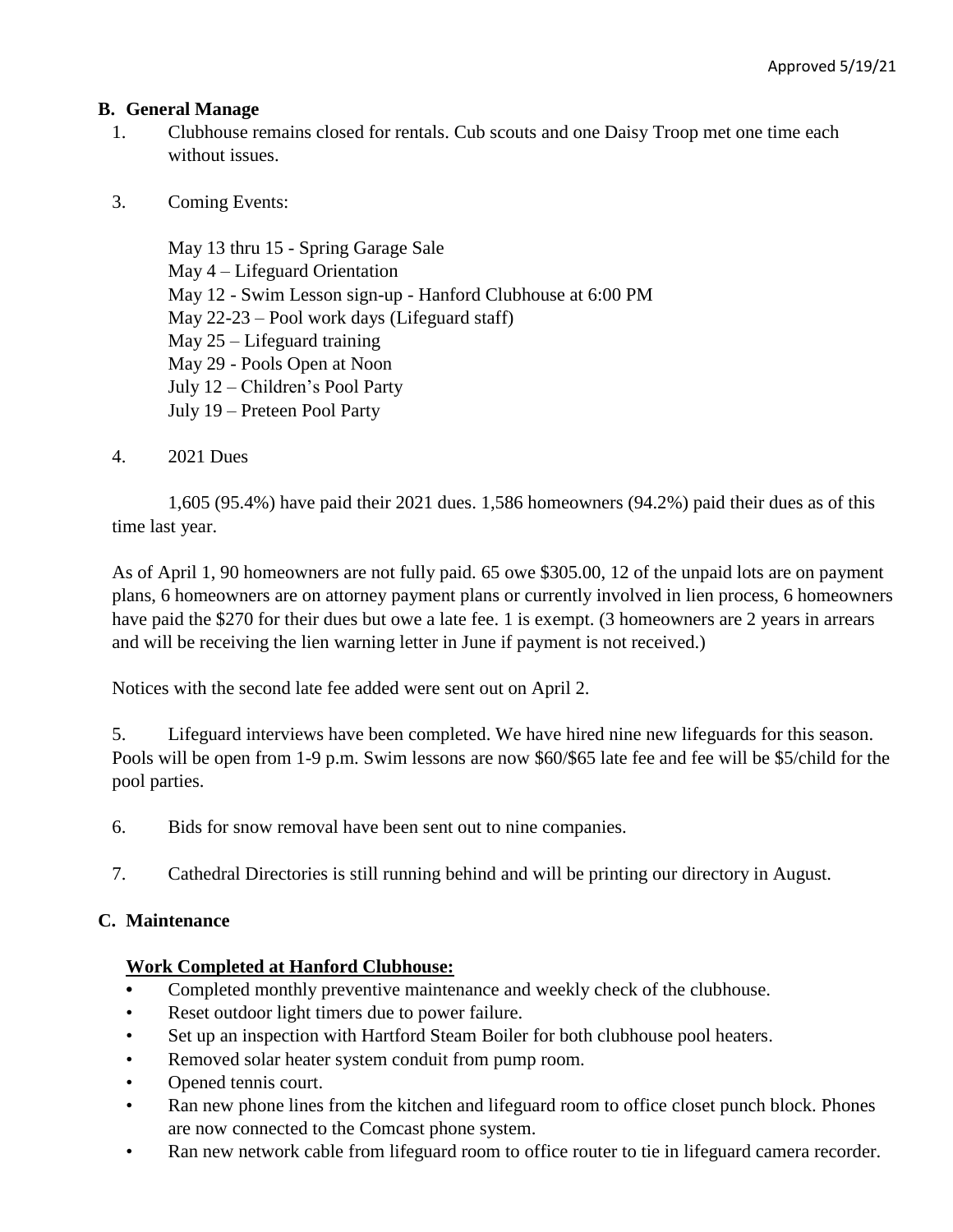• Removed trees and weeds from Weathersfield culvert area due to tree root damage.

# **Work completed at Gainsborough Clubhouse:**

- **•** Completed monthly preventive maintenance and weekly check of the clubhouse.
- Opened Pickleball court.
- Repaired vandalized fence at the NW corner of the pickleball court. (Seven bolts were removed from the corner brackets.) Planning to purchase necessary parts and repair the fence.
- CintAs installed and tested a new fire alarm panel and replaced two heat sensors in the men's and women's utility rooms.

### **Gainsborough Floor Project:**

We received the modified engineering details regarding the work on the floor truss. Parris Construction has resumed work in the shower room, utility room and basement areas and is near completion.

### **Pool Fencing**

Upright Fence walked the Hanford fence and reviewed the fence heaving, settling and loose posts. Advised it would take 1-2 days to make repairs.

# **Regarding the fence at Gainsborough:**

Requested three quotes – two have been received and reviewed, one company declined to bid.

Recommendation – Award the project to Superior Fence. Have them pull and replace the posts for estimated cost of \$3,820.00. Posts will be reset at 42" or deeper.

# **Motion made by: Jeff Barszcz to accept the bid from Superior Fence for \$3,820. Supported by Bob Parker. All in favor. Motion carried.**

Further discussion was held and the board decided to request a revised quote to include adding the exit gate, placing the fence posts at 48" deep and cleanup/removal of all debris.

Meeting was interrupted by resident who questioned the Board's procedure on accepting bids. *In order to clarify the Board's procedure for any "non-planned expenditure" in excess of \$3,000, is to pursue a minimum of three bids. Bids are reviewed by the manager or committee responsible for the work and a recommendation is made to the Board. The Board has the final approval and must follow the voting guidelines as established in the Covenants and Bylaws.*

Water spots are appearing on the basement carpeting at Gainsborough. Ken will watch it to see if it dries or continues. No other water leakage has been spotted.

### **D. Treasurer**

# **Motion made by: Jeff Barszcz to approve treasurer's report as of 3/21/2021, Supported by: Bob Parker. All in favor. Motion carried.**

### **E. Newsletter**

The May/June newsletter has been submitted for printing and includes a four-page pull out section with pool rules.